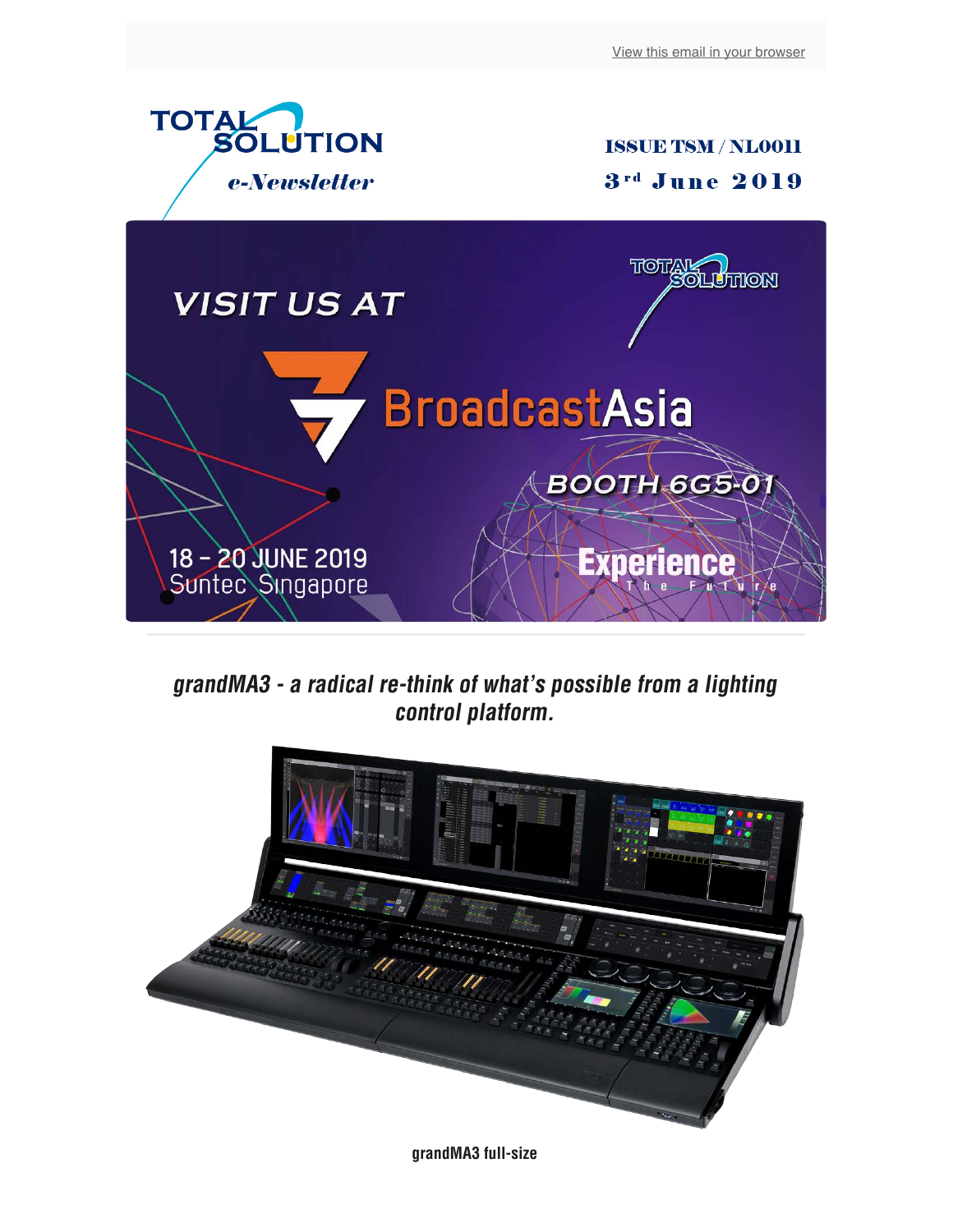The grandMA3 full-size console is the flagship of the range. It offers the ultimate MA lighting control hardware and is designed for professionals that appreciate the hands-on flexibility that a no-compromise solution can offer.

The assignable level wheel section and a dedicated master playback group provide fingertip access to powerful functionality. Add the 120 physical playbacks and 16 assignable x-keys and the grandMA3 full-size console offers the most flexible playback platform MA Lighting have ever produced.



**grandMA3 compact XT**

The grandMA3 compact XT console is the larger of the two compact models, offering the full system benefits of the grandMA3 system, housed in a compact and lightweight format. Easy to transport, the compact models are ideal for owner/operators and also the console of choice for tech-desk duties.

The compact XT console features 2 huge multi-touch monitors, 5 dual encoders and a complete command section almost identical to the larger models.

For More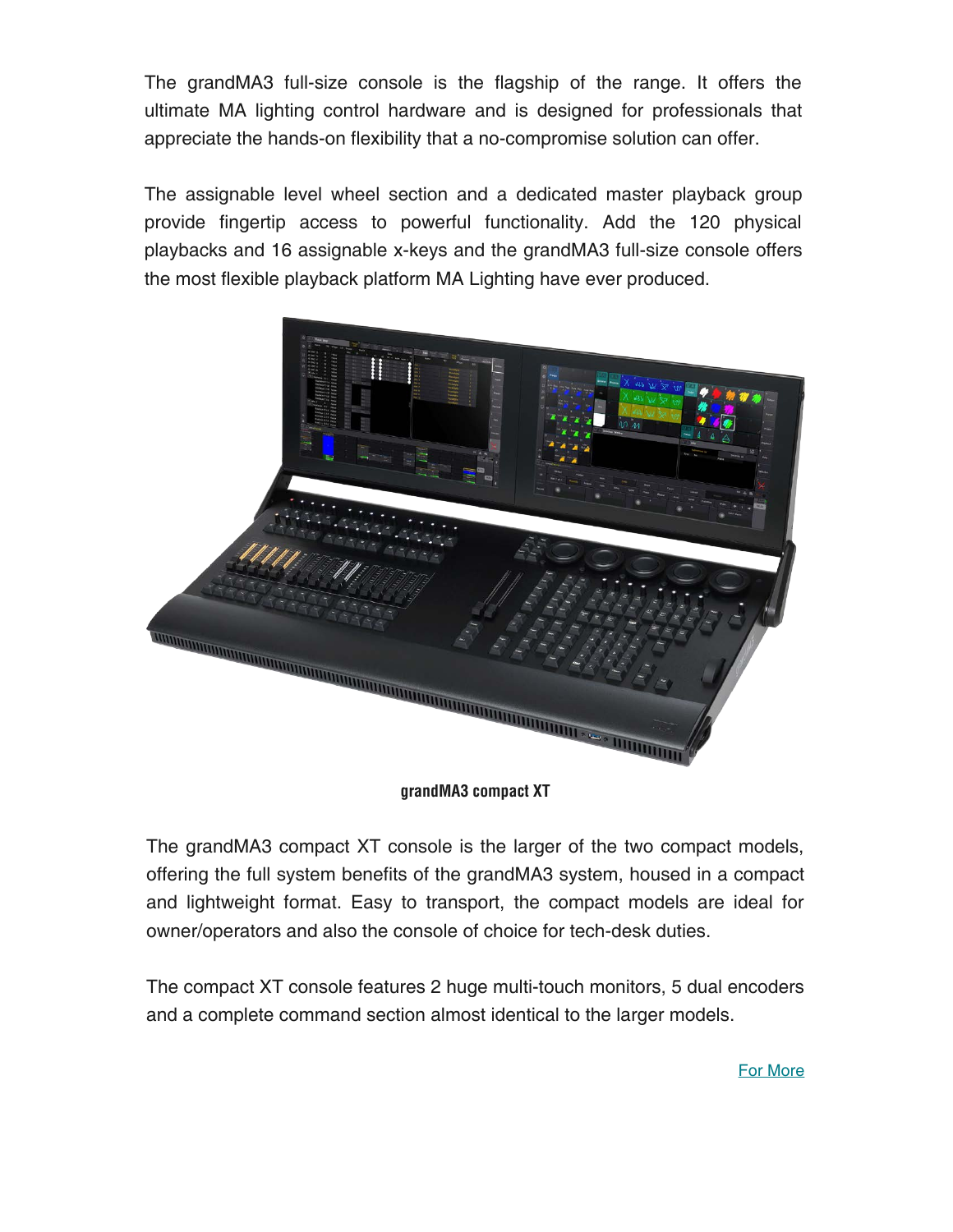**Ayrton's latest innovation, Diablo, is a versatile, feature-rich 300 W profile luminaire based on the ultra-compact Mistral format.**



The company has taken on the ambitious challenge of making Diablo the smallest, lightest and most efficient luminaire of its category. With a record output of 19,000 lumens and a total weight of 21.8 kg, DIABLO is a powerhouse of technology that will tempt the most demanding lighting designers.

To achieve its objective, Ayrton has miniaturised the framing system while maximizing the performance level. As in other profile luminaires of the product line, the framing section allows accurate positioning of its four shutter blades on a 100% surface area in all positions, so that the user can frame any object regardless of the luminaire's position.

A new ultra-compact high-output 550 W power supply feeds eight additional motors in the framing system, fitting into the original MISTRAL format. DIABLO borrows the same 13-element proprietary optical system delivering an 8:1 zoom ratio with a zoom range of 6.7° to 53°. The 119 mm frontal lens can produce an extremely uniform flat beam that can render images perfectly in all conditions and at any beam angle.

## For More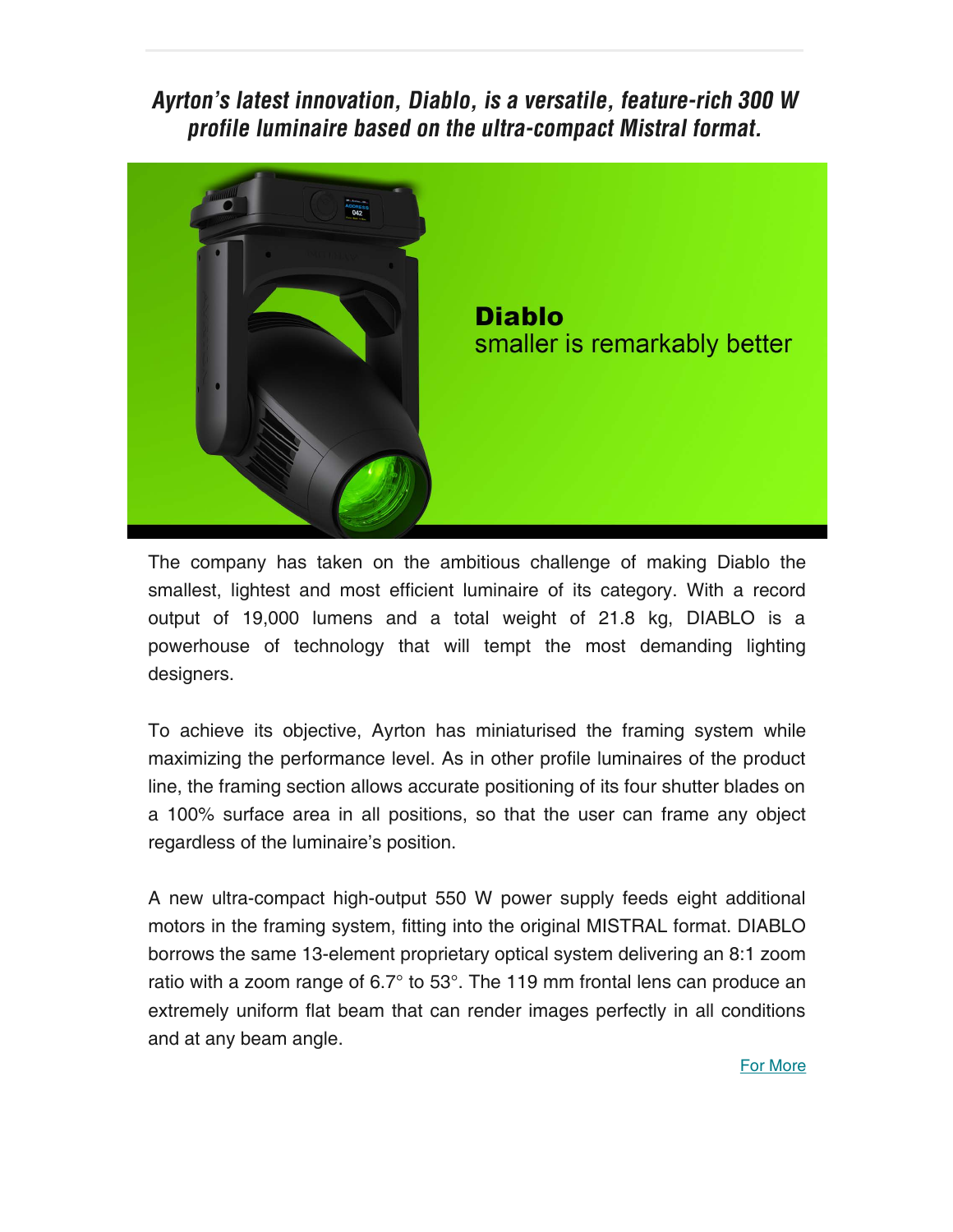## **Chauvet New Ovation Pars - Show Your True Colors**



Equipped with the same LED systems found in our award-winning ellipsoidals, our Ovation pars feature advanced precision optics to produce homogenized, flat and even fields of light with high CRI. Sleek and discreet, they are specifically designed for theatrical productions where silent operation is critical. Their 16-bit dimming curve ensures extremely smooth dimming down to the bottom of the curve. The units also include RDM and PWM for set-up ease. Interchangeable lens are included for multiple beam angles and the units accept standard 7.5" beam shaping accessories

### [For More](https://www.chauvetprofessional.com/products/ovation-p-56ww/)



**BROAMAN Route66 Autorouters' Role in Royal Albert Hall's Major Sound Upgrade** With equipment supplied by Autograph Sales and installed by SFL, the digital distribution network adopted a ring topology and the selection of multi-format I/O cards...

[For More](http://broadcastmanufactur.com/index.php/news-events/news/268-broaman-route66-autorouters-role-in-royal-albert-hall-s-major-sound-upgrade?fbclid=IwAR30k1NP-Rtn3yvnPzZRClIC-tTEF0G2gK8JUEgABi7B19Cud9pBk8howxw)

## **C24 - A New Standard for Portable Power Distribution**

With a powerful feature set not before seen in this size and price range for power distribution units. Features that will keep your equipment working under the toughest conditions....



#### [For More](https://www.stagesmarts.com/c24/)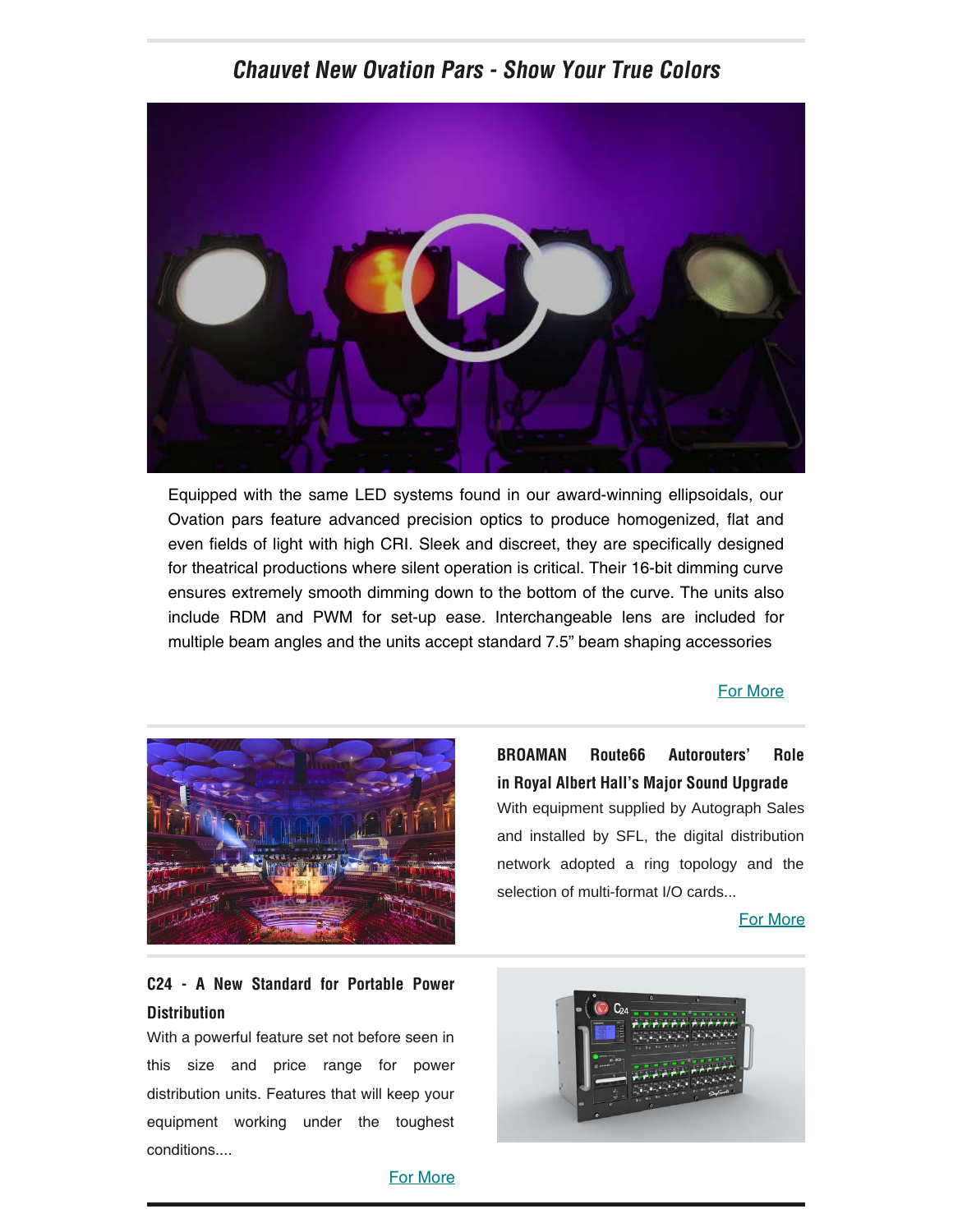



**[Sign Up Now](https://www.tsm-int.com/training_classes/dot2/)**

Products of the Week

# grandMA3

Founded on the legacy of the previous grandMA consoles, the grandMA3 represents a radical re-think of what's possible from a lighting control platform.